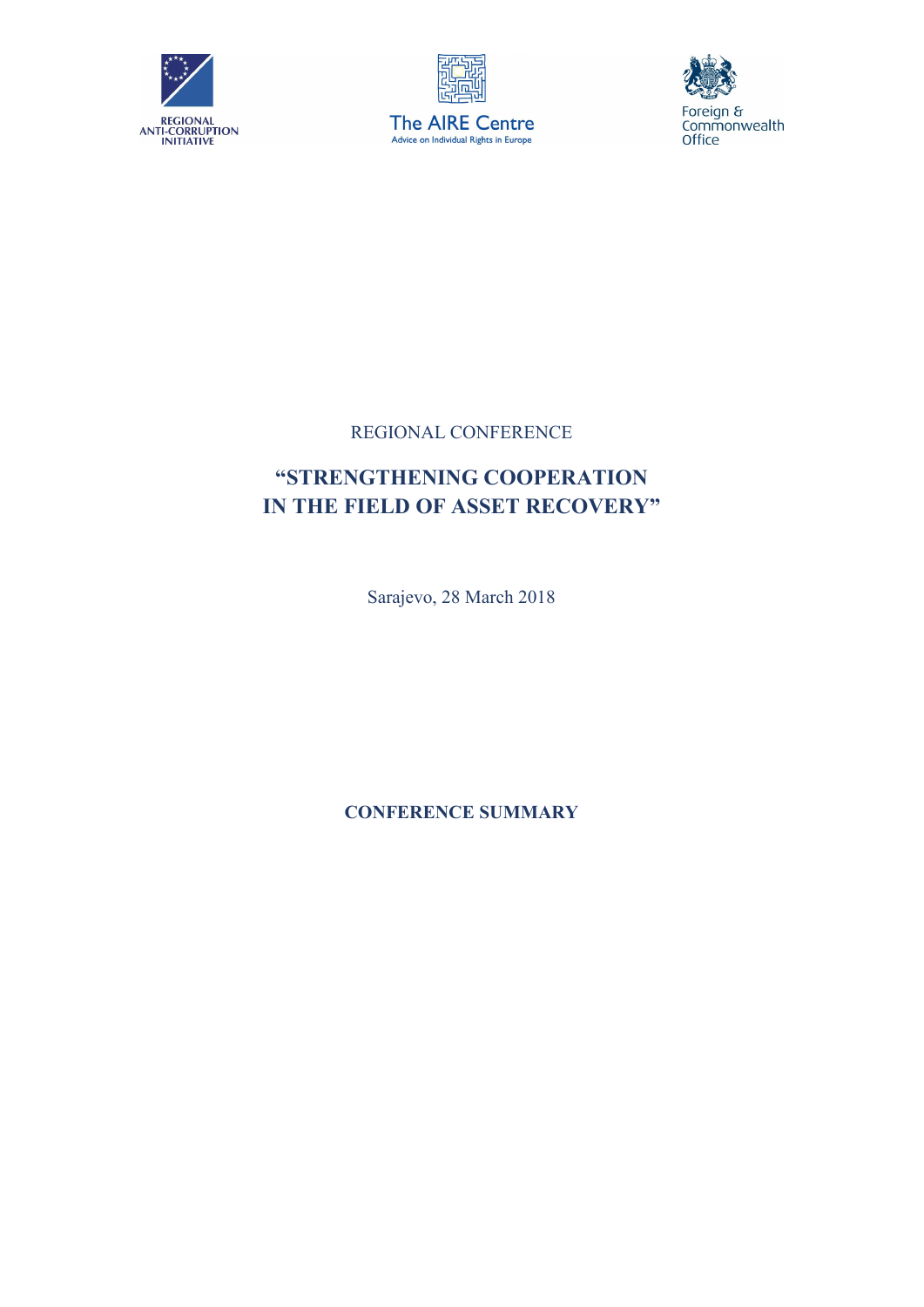





Regional Anti-corruption Initiative (RAI) and the Advice on Individual Rights in Europe (AIRE) Centre, with support of the United Kingdom (UK) Government and Organization for Security and Co-operation in Europe (OSCE), organised a Regional Conference on *Strengthening Cooperation in the Field of Asset Recovery,* held in Sarajevo, Bosnia and Herzegovina, on 28 March.

The Conference was organized under the project "Combating corruption in the Western Balkans and Strengthening Regional Cooperation in the field of Asset Recovery", which is being implemented by RAI and AIRE Centre, with support from the UK Government and the OSCE. The project analysed the effectiveness, efficiency and adherence to human rights in criminal justice systems of Southeast Europe in relation to seizure and confiscation of the proceeds of crime.

The objective of the Conference was to present the findings of the study "Asset Recovery in the Western Balkans – A Comparative Analyses of Legislation and Practice", prepared by the AIRE Centre and the RAI Secretariat, as well as the main findings of the similar study for other RAI jurisdictions (Bulgaria, Croatia, Moldova, Romania). The analysis specifically refers to the final court judgments in cases of corruption, with a particular focus on human rights standards. The Study on Asset Recovery in the Western Balkan and the Study for other RAI jurisdictions, were conducted with the clear objective to provide a snapshot of the current state of play, identify common challenges as well as the shortcomings at the local levels which can be affected regionally.

Participants of the Conference had an opportunity to get more familiar with the systems and successful practices on asset recovery from the United Kingdom, Italy, Croatia and Bulgaria. In addition, presentation about the main requirements and instruments of the Council of Europe, GRECO and Moneyval in particular, was delivered by GRECO representative.

The Conference served as opportunity for establishing a common dialogue about the identified challenges and determination of the priority future actions at the regional level.

Key findings of the studies, confirmed and additionally elaborated through the conference discussions and deliberations, are the following:

- The international and European standards have been to a large extent transposed into the national legislation of jurisdictions in South East Europe. However, implementation of these standards on the operational level shall be improved;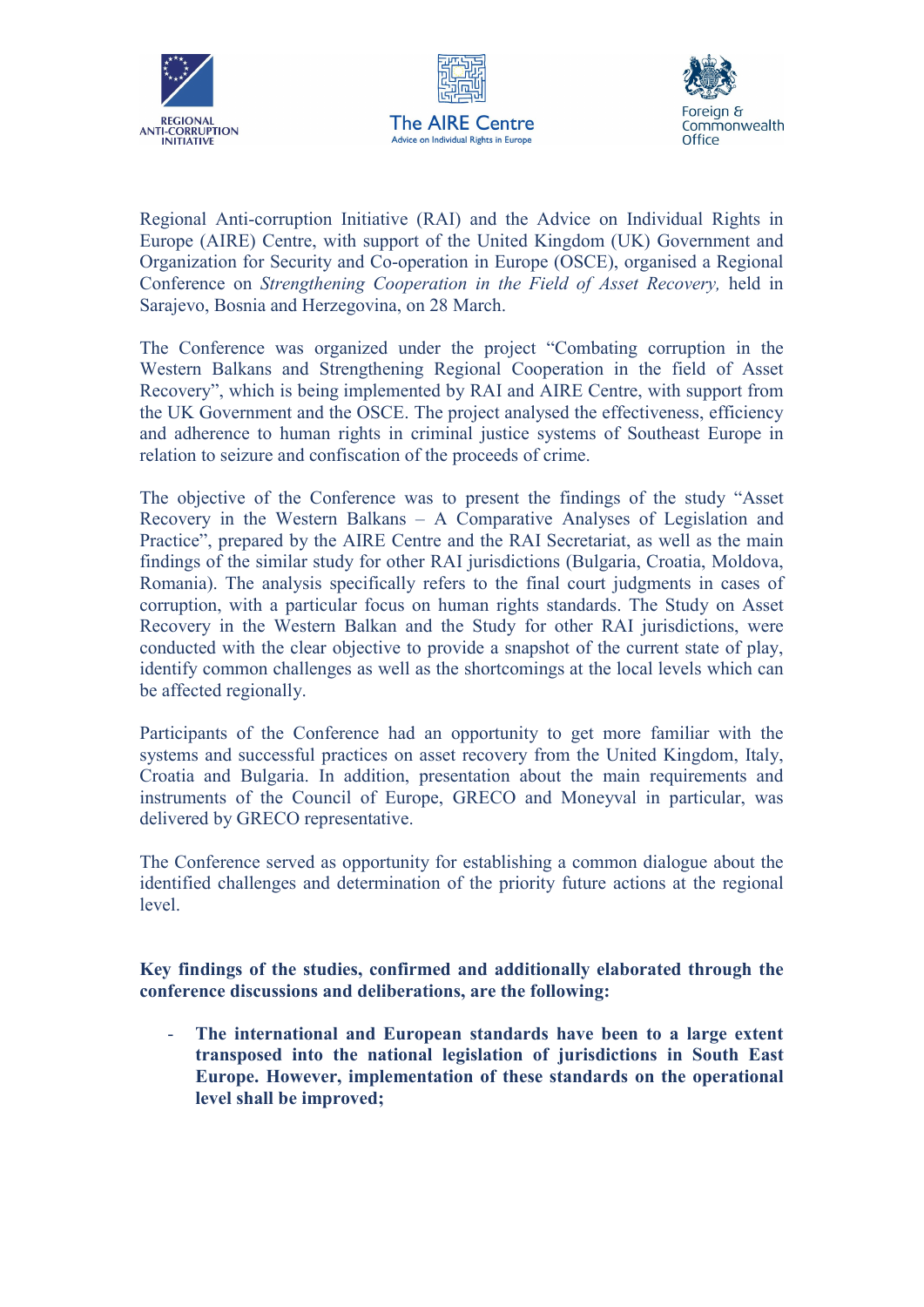





- There is a need to strengthen the capacity of law enforcement agencies, prosecution and courts in order to secure effective implementation of seizure and confiscation measures in jurisdictions of the South East Europe, and to ensure its compatibility with applicable European standards. Future activities shall be jurisdictions' need-oriented and cover specific aspects of the asset recovery process (e.g. application of specific confiscation mechanisms, particularly extended, third-party and non-conviction based confiscation, evidentiary thresholds, assessment of the value of property subject to seizure or confiscation, use if IT technologies, cooperation with banks and other financial institutions, effective management of the seized and confiscated assets etc.);
- There is a need to strengthen the ability of law enforcement agencies and prosecution services to systematically conduct financial investigations parallel to criminal investigations, to utilize different financial investigation techniques to determine the true nature, origin and ownership of the proceeds and instrumentalities of crime;
- There is a growing demand to use international co-operation mechanisms during the asset recovery processes, with countries engaging in asset recovery beyond its borders. The trend seems however to indicate a low use of international co-operation in relation to cases dealing with asset recovery. Therefore, there is a need to strengthen the ability of law enforcement agencies, prosecution services and judicial bodies to implement international co-operation mechanisms during the asset recovery process, thereby ensuring the collection of evidence, as well as the seizure and confiscation of property beyond national borders;
- In regards to the regional and international cooperation, direct communication between respective authorities of jurisdictions shall be fostered. In addition, conclusion of memorandum of understanding between respective authorities of jurisdictions in South East Europe shall be considered;
- Knowledge of European legal and human rights standards, and of the ECHR in particular, is insufficient and further capacity building actions are required;
- There is still an unclear use of terminology at the national, sub-national and transnational levels, despite the clear definitions contained at the international and European levels. The unclear terminology results in uncertainty in the application of such terms at the local level by the legal practitioners.